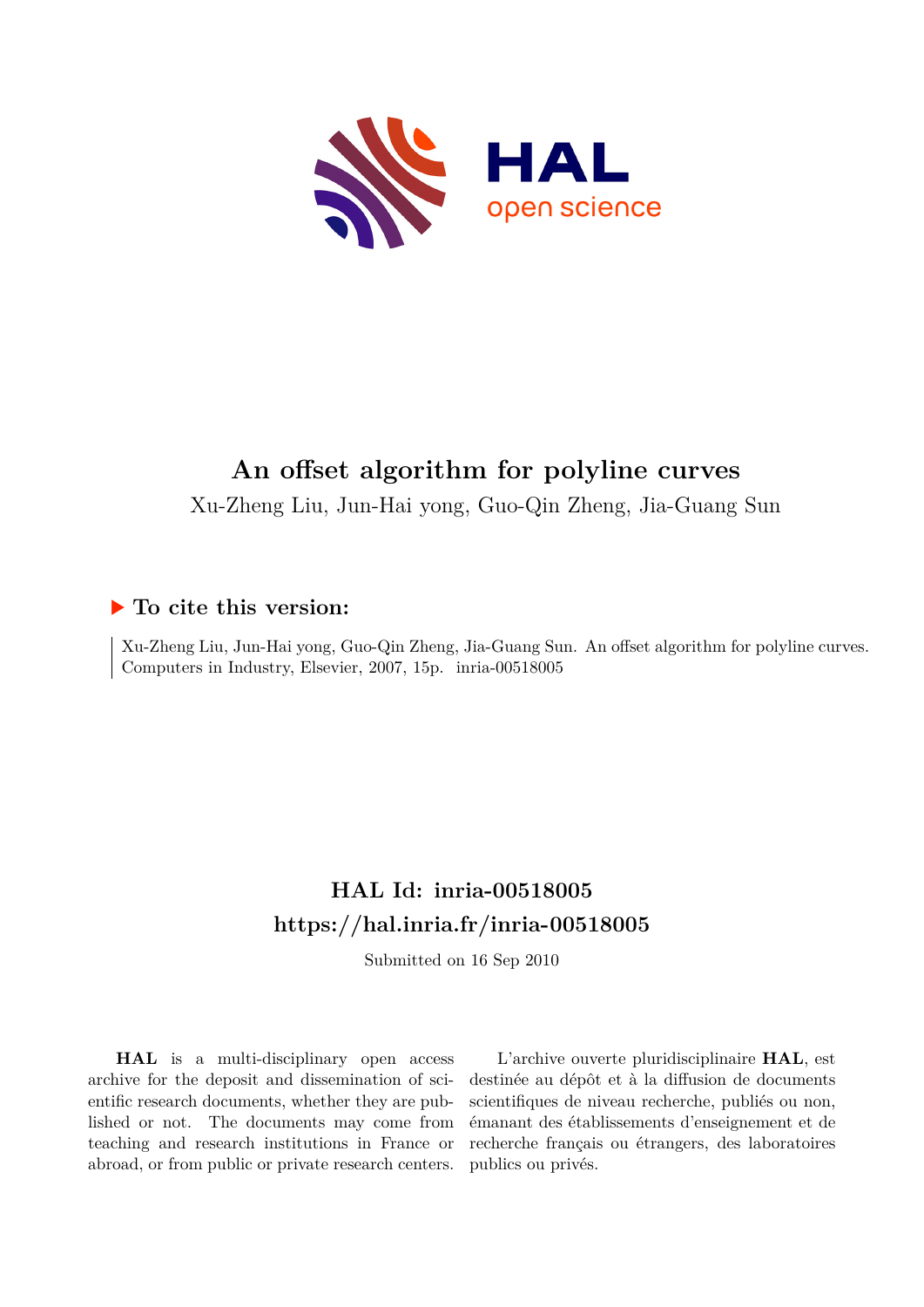# An offset algorithm for polyline curves

Xu-Zheng Liu<sup>a,b,\*</sup>, Jun-Hai Yong<sup>a</sup>, Guo-Qin Zheng<sup>a</sup>, Jia-Guang Sun<sup>a,b</sup>

<sup>a</sup> School of Software, Tsinghua University, Beijing 100084, PR China <sup>b</sup> Department of Computer Science and Technology, Tsinghua University, Beijing 100084, PR China

> Received 22 July 2004; accepted 6 June 2006 Available online 30 August 2006

## **Abstract**

Polyline curves which are composed of line segments and arcs are widely used in engineering applications. In this paper, a novel offset algorithm for polyline curves is proposed. The offset algorithm comprises three steps. Firstly, the offsets of all the segments of polyline curves are calculated. Then all the offsets are trimmed or joined to build polyline curves that are called untrimmed offset curves. Finally, a clipping algorithm is applied to the untrimmed offset curves to yield the final results. The offset algorithm can deal with polyline curves that are self-intersection, overlapping or containing small arcs. The new algorithm has been implemented in a commercial system TiOpenCAD 8.0 and its reliability is verified by a great number of examples.

Keywords: Polyline curve; Offset curve; Clipping algorithm

# 1. Introduction

Offset curves play an important role in many areas. In numerical controls and CAD/CAM applications, offset generation is an important task and is one of the most difficult geometric operations  $[1-7]$ . In the manufacturing mechanical parts, pocket machining is very important. And it is often considered as a difficult and complex process [1]. Because of the importance and complexity, pocket machining is still an active field of research in computer-aided manufacturing (CAM) and computer-aided process planning (CAPP) [1-7]. There are several pocket strategies such as contour-parallel tool path pattern, zigzag milling, component-offset pattern, outer-contour/island-offset pattern and proportional-blending-offset pattern, etc. [1]. All these strategies may require the offset curves. Therefore, the offset algorithms are fundamental for CNC machining. And the offset results should be correct to avoid the damage of the target part. Besides the traditional application in CNC machining, offset curves can also be used in other applications, such as obstacle avoidance, VLSI [8,10]. In any branch of CAD where parallel curves and surfaces are used,

e.g. pattern design, offset curves are also important entities  $[18]$ 

For a planar curve  $c(t)$ , its offset curves can be written as

$$
r(t) = c(t) \pm d \cdot n(t),
$$

where d is the offset distance and  $n(t)$  is the normal vector at the parameter *t*. Compared with the original curve  $c(t)$ ,  $r(t)$  is more complex and cannot be expressed as a rational curve except for some special curves such as line segments and arcs. The details on rational curves with rational offset curves can be found in Refs. [9,23]. Therefore, in most cases the calculations of offset curves recur to approximation methods [10-19]. Among the approximation methods, an important way is that the approximation offset curves of complex planar curves are replaced by the offsets of simple curves. For example, the offsets of Bsplines can be approximated by the offsets of line segments or arcs [12]. Lee et al. [13] obtain the offset curves of general planar curves by calculating the offsets of arc segments which approximate the general planar curves. Wang and Sun [15] introduce biarc splines to approach NURBS curves, and then take the offset curves of biarc splines as the approximating offsets of NURBS curves. Generally these works do not give many details on calculating the offsets of approximating curves that comprise line segments or arcs.

Polyline curves which are composed of line segments and arcs are widely used in engineering applications [22]. And the

<sup>\*</sup> Corresponding author. E-mail address: liu-xz02@mails.tsinghua.edu.cn (X.-Z. Liu).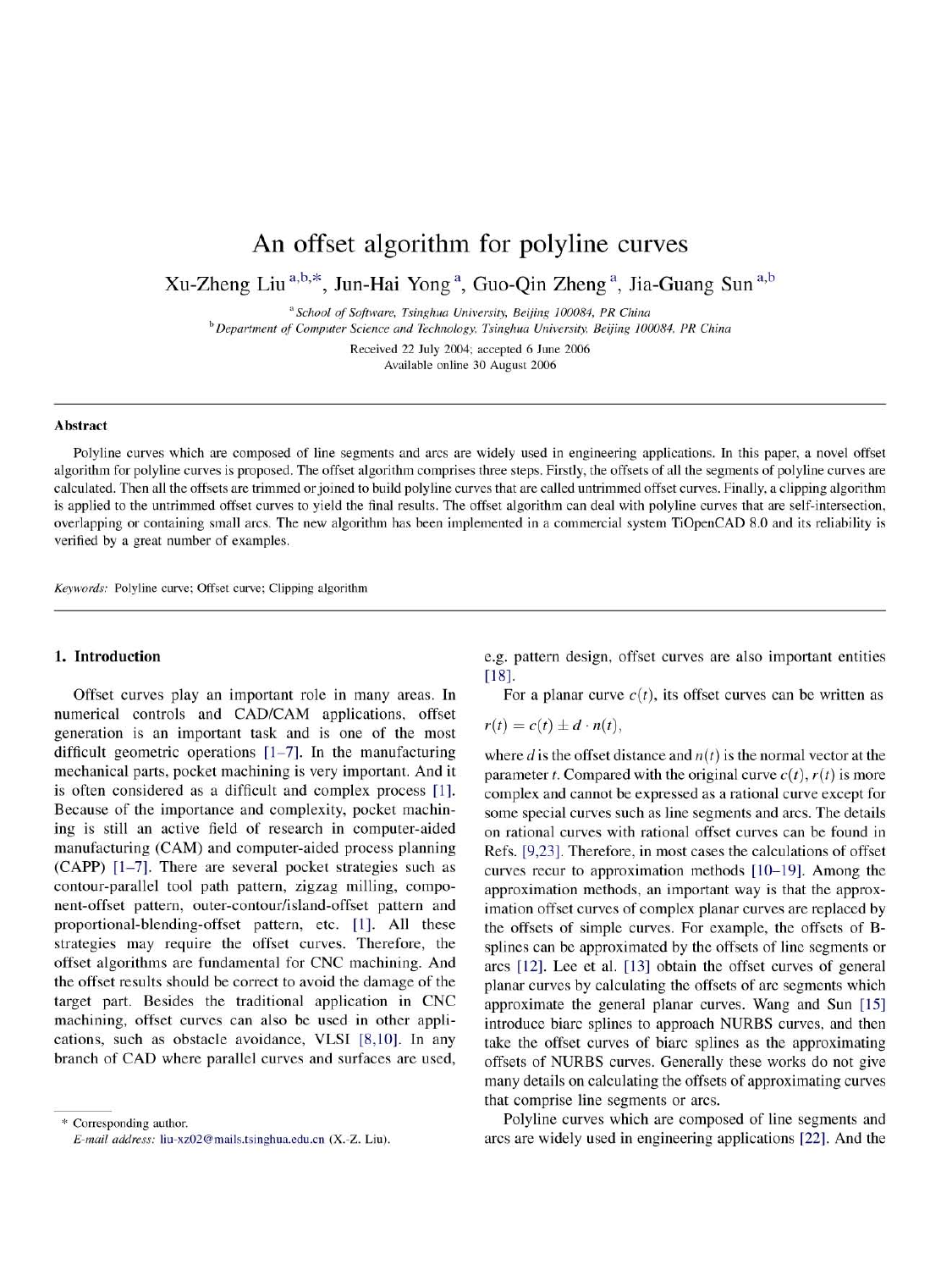

Fig. 1. The offset results from (a) AutoCAD2004, (b) AutoCAD2002, and (c) the algorithm in this paper.

segments of a polyline curve may organize complicatedly. On the one hand, the two neighboring segments of a polyline curve are connected with only  $G^0$  continuity. On the other hand, there may be self-intersection and overlapping among its segments. Although the offset curves of arcs and line segments are arcs and line segments, respectively, there still exist some problems to calculate the offsets of polyline curves. For instance, sometimes only parts of offset curves can be obtained or the offset curves may intersect with the original polyline curves. To address the problems clearly, we take Figs. 1 and 2 as examples. In these examples, the thick curves are original polyline curves and the thin curves are the offset curves on both sides of the original curves. In Fig. 1, the original curve is a closed polyline curve that contains two small arcs. As shown in Fig. 1(a), the commercial software AutoCAD 2004 produces two offset curves, and AutoCAD 2002 cannot produce any offset curves (Fig. 1(b)). In Fig. 2, the original polyline curve is more complex than that in Fig. 1, and it has many self-intersection points. The offset curves from AutoCAD 2004 have some obvious errors since they have intersection points with the original curve (Fig. 2(a)). And only parts of the offset curves can be obtained from AutoCAD 2002 (Fig. 2(b)). A probable reason for this phenomenon may come from the difficulty to deal with complex organization among the segments of a polyline curve. Therefore, a better offset algorithm for polyline curves is needed to solve the above problems.

In CNC machining, many boundaries of the parts are polyline curves or approximated by polyline curves. For example, the internal boundary of the part illustrated in Fig. 3 is a polyline that is composed of three circular arc and five line segments. If the offsets of the boundary are obtained, the tool paths can be generated easily. And we will give two examples to generate tool paths in Section 6. Furthermore, the offset algorithm for polyline curves is not limited to the polyline curves themselves and it can also provide a blue print for the



Fig. 2. The offset results from (a) AutoCAD2004, (b) AutoCAD2002, and (c) the algorithm in this paper.



Fig. 3. The part to be machined.

approximation offsets of other complex planar curves. Actually, the methods mentioned in Refs. [12,13] and [15] have adopted the strategy that the offsets of complex planar curves are replaced by the offsets of polyline curves.

However, to our best knowledge, there are not many research works [20,21] aiming at the offset algorithm for polyline curves except for the commercial software AutoCAD. Choi and Park [20] give an algorithm for point-sequence curves (PS-curves) obtained by intersecting a sculptured surface with a plane. PScurves including only line segments can be regarded as polyline curves. Li and Ye [21] study the method on non-selfintersection polyline curves which do not involve curves that are self-intersection, overlapping or containing small arcs.

In this paper, an offset algorithm for polyline curves is presented and its target is to obtain all the offset curves. And the offset algorithm can deal with polyline curves that are closed, self-intersection, overlapping or containing small arcs. For example, Figs. 1(c) and 2(c) illustrate the offset results from the algorithm proposed in this paper. These results are much better than those from AutoCAD.

The main idea of this offset algorithm is described briefly as follows. Firstly, the offsets of all the segments of a polyline curve are calculated. Then the offsets are joined into a polyline curve that is called an untrimmed offset curve. The untrimmed offset curve includes all the offsets of the original curve. But it may contain many self-intersecting loops or intersect with the original curve. Finally, the offset results are obtained after the application of a clipping algorithm to the untrimmed offset curve. We also prove that the clipping algorithm does not cut out the untrimmed offset curve overmuch. Thus the offset algorithm is guaranteed theoretically to gain all the offset curves.

The remaining part of the paper is organized as follows. Some basic definitions are given in Section 2. An algorithm to get an untrimmed offset curve is proposed in Section 3, where only the polyline curves that are open and not overlapping are considered. Section 4 presents a clipping algorithm for untrimmed offset curves and Section 5 discusses complex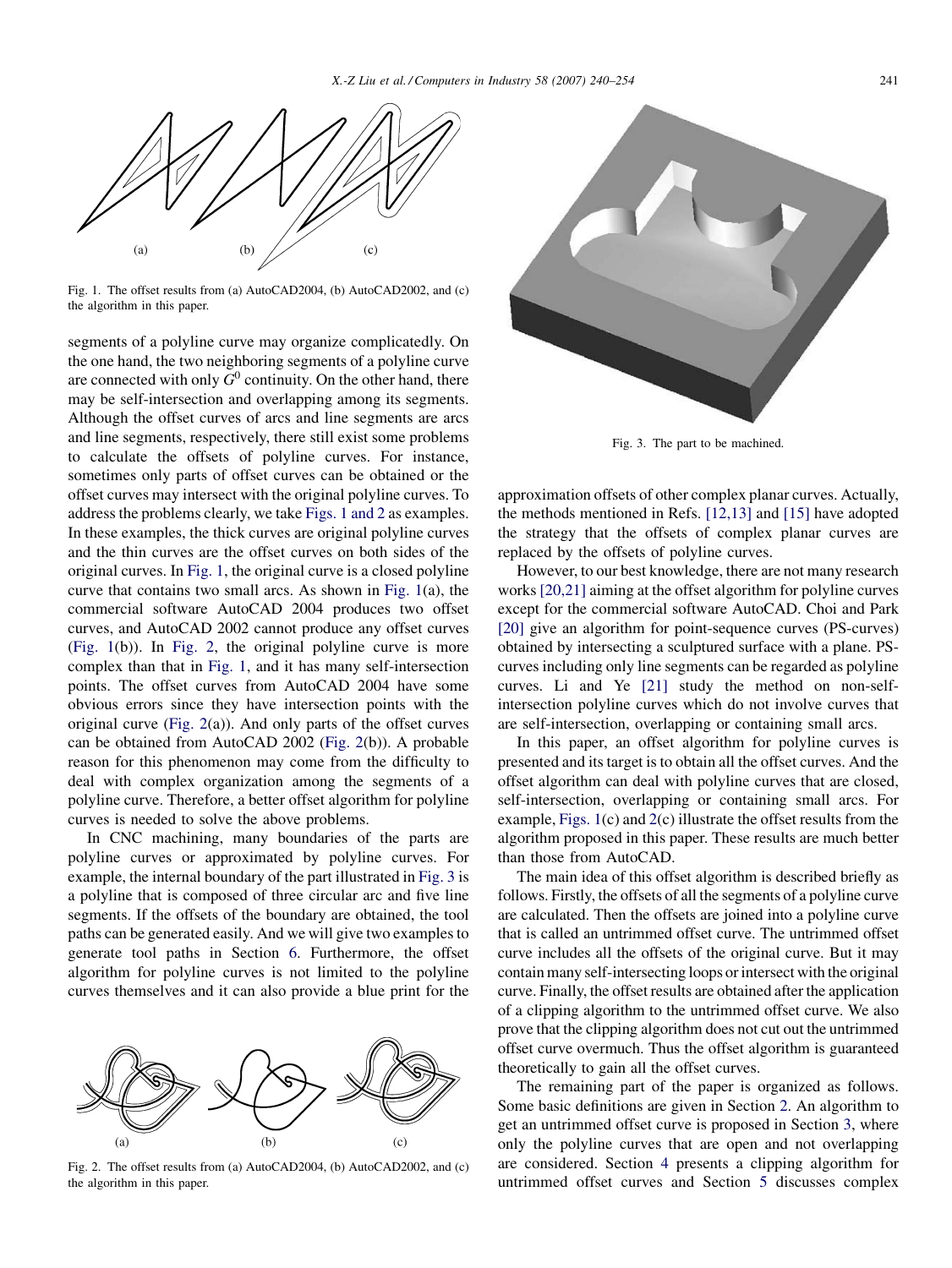polyline curves that are closed, overlapping or containing small arcs. In Section 6, some illustrative examples are given and the conclusions are drawn in the final section.

# 2. Basic concepts

#### Definition 1 (Polyline curve).

A polyline curve is composed of line segments and arcs which are joined together with  $G^0$  continuity. The line segments and arcs are called as segments of a polyline curve. For each segment, we define a uniform structure SEG:

## $SEG = \{ point, bulge\}$

where the variable *point* denotes the starting point of this segment. The variable point of the next SEG can present the ending point of this segment. And the variable bulge describes whether this segment is an arc or not. If  $bulge = 0$ , the segment denotes a line segment. Otherwise, it is an arc. For an arc, the value of *bulge* can be calculated by the expression tan  $(\theta/4)$ , where  $\theta$  is the central angle of the arc. And the sign of *bulge* is to determine how to select the arc segment. For example, if  $bulge < 0$ , we take the arc segment from the starting point to the ending point clockwise. Using the uniform structure, a polyline curve can be written as a sequence  $\{s_1, s_2, \ldots, s_n\}$ , where  $s_i$  ( $i = 1, \ldots, n$ ) are the objects defined by SEG. If it is an open curve, the last SEG  $s_n$  does not represent a segment, but a point with the position stored in the variable *point* of  $s_n$ . The point is the ending point of  $s_{n-1}$ . Therefore, the polyline curve comprises  $n - 1$  segments. If the polyline curve is a closed curve, it is composed of  $n$  segments and  $s_n$  represents a segment from  $s_n$  *point* to  $s_1$  *point*.

#### Definition 2 (Local self-intersection point (LSIP)).

For a point  $p$  on a polyline curve, the parameter of  $p$  can be defined as the arc length from the starting point of the polyline curve to the point  $p$ . If a point on a polyline curve has no less than two different parameters, then the polyline curve is called a self-intersection curve, and this point is named as a selfintersection point (SIP). That the polyline curve is local selfintersection means the SIP is the intersection point between the two neighboring segments. And the SIP is denoted as a local self-intersection point (LSIP). It is easy to find that the set of LSIPs is a subset of the set of self-intersection points.

#### Definition 3 (Extended intersecting).

For a line segment, extended intersecting means using the line containing the line segment to calculate the intersection points. Similarly, for an arc, it means using the circle containing the arc to calculate the intersection points.

# Definition 4 (False intersection point (FIP), true intersection point (TIP)).

If the intersection point obtained by extended intersecting is on the line segment/arc, then the point is called a true intersection point (TIP). Otherwise, it is called a false intersection point (FIP). For a line segment, we construct a ray whose starting point is the starting point of the line segment and the direction is from the line segment's starting point to its ending point. If the FIP is on the ray, it is called a positive false intersection point (PFIP). Otherwise, it is called as a negative false intersection point (NFIP).

# Definition 5 (Local overlapping).

If two segments of a polyline curve overlap partly, or one segment is a part of the other segment, the polyline curve is called an overlapping curve. If the overlapping part occurs between successive segments, then the polyline curve is called a local overlapping curve.

For two fully overlapping neighboring segments, the outer side direction can be defined as follows. Moving a point on each segment from its starting point to ending point, the left side direction is called as the outer side direction. We only give the offset curves on the outer side direction for two fully overlapping neighboring segments.

# Definition 6 (General closest point pair (GCPP)).

Assume that  $s$  is a set of line segments and arcs and that  $d$  is a positive real number. For arbitrary  $s_1$  and  $s_2$  in s, we calculate the closest distance from the starting (ending) point of  $s_1$  to  $s_2$ . If there is only one closest point on  $s_2$ , the point is denoted as p. If there exist many closest points on  $s_2$ , we select an arbitrary closest point on  $s_2$  and denote it as p. If the closest distance is less than d, then the starting (ending) point of  $s_1$  and p is called a general closest point pair (GCPP) from  $s_1$  to  $s_2$ . We can conclude there are no general closest point pairs from  $s_1$  to  $s_2$  if the closest distance between  $s_1$  and  $s_2$  is greater than d. The number of GCPPs from  $s_1$  to  $s_2$  is no more than 2 and the number of GCPPs from  $s_1$  to  $s_2$  may not equal to that from  $s_2$  to  $s_1$ .

For two polyline curves  $p_1$  and  $p_2$ , the number of general closest point pairs from  $p_1$  to  $p_2$  is the sum of the number of general closest point pairs from  $p_1$ 's segments to  $p_2$ .

# Definition 7 (Untrimmed offset curves).

Given a polyline curve, we firstly calculate all the offset curves of its segments. Then using different rules, these offset curves can be connected into a new polyline curve which is called an untrimmed offset curve. For some simple cases, the untrimmed offset curves are the offset results. But in most cases, they need further clipping because they may intersect with the original polyline curves. Take Fig. 4 as an example. In Fig. 4(a), the thick curve is the original polyline curve and the thin one is an untrimmed offset curve. The untrimmed offset curve intersects



Fig. 4. Comparison between (a) the untrimmed offset curve and (b) the offset curves after clipping.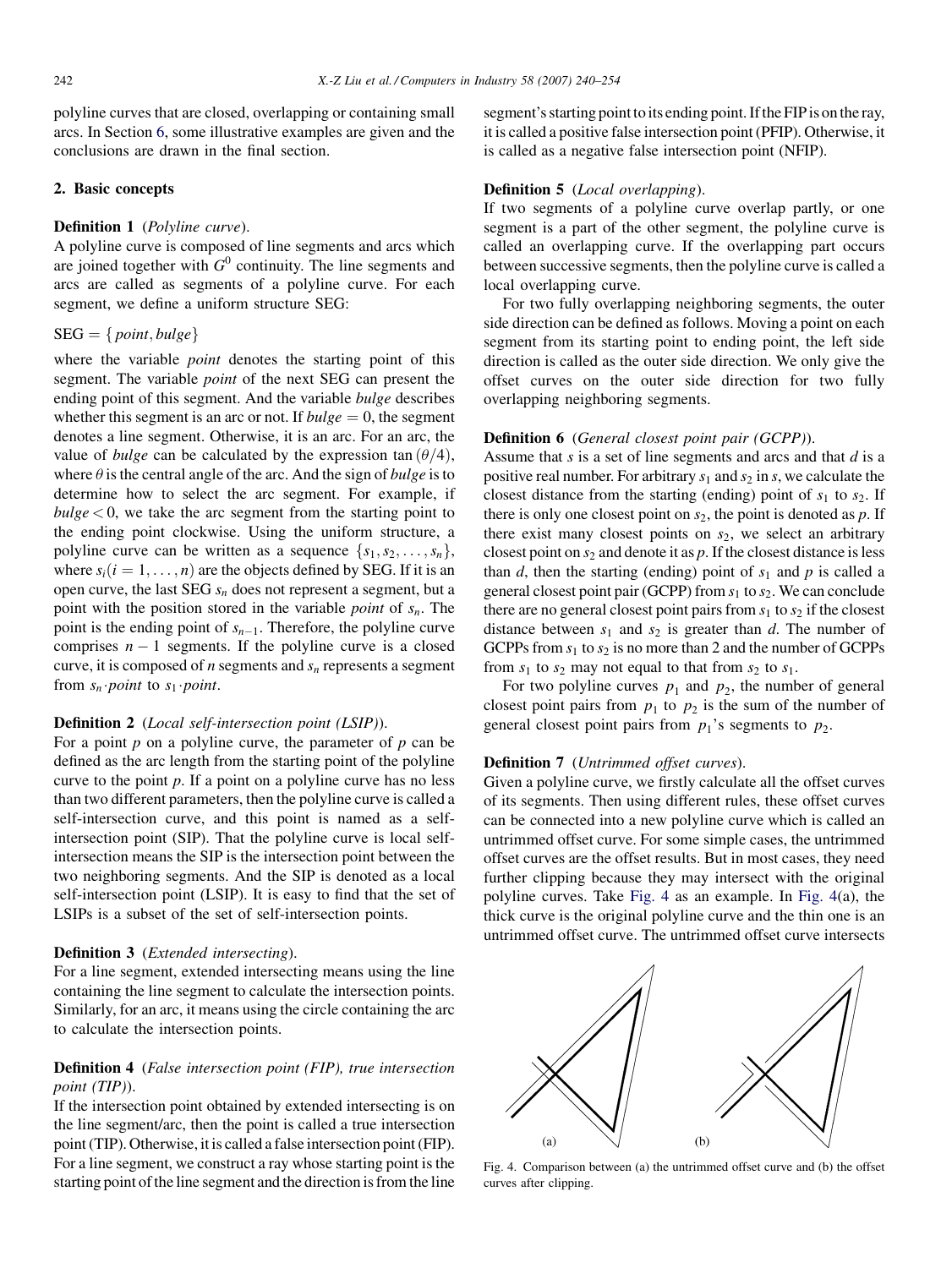with the original curve and it needs further clipping to get the offset results. Applying the clipping algorithm proposed in Section 4 to the untrimmed offset curve, we can obtain the offset results illustrated in Fig. 4(b).

#### 3. Untrimmed offset curves

In this section, all the polyline curves considered are open and not overlapping. If they contain arcs, we assume the radii of the arcs are greater than the offset distance. Other polyline curves that are closed, overlapping or containing small arcs will be discussed in Section 5.

#### 3.1. Pretreatment

The pretreatment is to convert a local self-intersection polyline curve into the one that is not local self-intersection. Although a polyline curve may have many self-intersection points, here we do care whether it is local self-intersection or not.

If a polyline curve is local self-intersection, from Definition 2, there exist two neighboring segments that have two intersection points. On one of these two segments, we select an arbitrary point lying between these two intersection points. And this point can split the segment into two new segments. Then the three segments form a new polyline curve that has the identical shape with the old one and is not local selfintersection.

Fig. 5 illustrates several cases in which a polyline curve is local self-intersection. The polyline curve can be written as  $\{s_a, s_b, s_c\}$ , and the segments  $s_a$  and  $s_b$  have two intersection points. Firstly we calculate the mean value (denoted as param) of the parameters of the two intersection points. The point evaluated from *param* is denoted as p. If p is on a line segment, we construct a new SEG  $s_p$  with  $s_p$  point  $=$  p and  $s_p$  bulge  $=$  0. If p is on an arc, we construct a new SEG  $s_p$  with  $s_p \cdot point = p$ , and  $s_p \cdot bulge$ determined by the arc length from point  $p$  to point  $b$ . At the same time the value of the variable *bulge* of  $s_a$  must be modified. Then we can get a new polyline curve  $\{s_a, s_p, s_b, s_c\}$ . The new polyline curve has the identical shape with the old one and is not local selfintersection. In Fig. 5(a), two neighboring segments of the local self-intersection polyline curve are a line segment and an arc, the new segment  $s_p$  is a line segment. In Fig. 5(b), two neighboring segments are an arc and a line segment, and  $s_p$  is an arc. And two neighboring segments and  $s_p$  are all arcs in Fig. 5(c).



Fig. 5. The pretreatment for local self-intersection polyline curves. The two neighboring segments are (a) a line segment and an arc; (b) an arc and a line segment; (c) two arcs.

# 3.2. The trim/joint rules between two neighboring offset segments

For a polyline curve that is not local self-intersection, we firstly obtain all the offset curves of its segments. These offset curves form a set of arcs and line segments. After trimming or joining all the offset curves we can get an untrimmed offset curve of the polyline curve.

To describe the algorithm for the untrimmed offset curve conveniently, weintroduce the following denotations. An original polyline curve can be written as  $plane0 = \{s_1, s_2, \ldots, s_n\}$ , and the offset curve of its segment  $s_i$  is denoted as  $\hat{s_i}$  $(i = 1, 2, \ldots, n - 1)$ . Then we construct a polyline curve *pline*1 without segments originally. And the first SEG of *pline*1 can be constructed with  $\hat{s}_1$  *point* and  $\hat{s}_1$  *bulge*. Other succeeding segments of pline1 are constructed by the following trim/joint rules.

The combination of two neighboring segments  $s_i$  and  $s_{i+1}$ can be classified into three different types: the combination between two line segments, the combination between two arcs and the combination between a line segment and an arc. For these types, we propose four algorithms to trim or connect their offset curves  $\hat{s}_i$  and  $\hat{s}_{i+1}$ . Algorithm 1 applies to the combination between two line segments. Algorithms 2 and 3 fit the combination between a line segment and an arc and Algorithm 4 is for the combination between two arcs.

In each algorithm, the first step is to calculate the intersection points of extended intersecting between  $\hat{s}_i$  and  $\hat{s}_{i+1}$ . If there are more than one intersection points, we select the point closer to  $s_i$  *point* as the base intersection point. Then we determine the type of the base intersection point such as TIP, FIP, PFIP or NFIP and adopt different trim/joint rules for different point types. Figs. 6, 8, and 10 give some cases of the different combination between two neighboring segments, and the point  $p$  is the vertex of pline, p' is the base intersection point of  $\hat{s}_i$  and  $\hat{s}_{i+1}$ ,  $i = 1, 2, \dots, n - 1$ . In these figures, the dashed thin curves are the extended parts of  $\hat{s}_i$ ,  $\hat{s}_{i+1}$  and the thick curves are the original curves. The thin curves are  $\hat{s}_i$  and  $\hat{s}_{i+1}$ . Figs. 7, 9 and 11 illustrate the trim/joint results correspondingly. The thin curves are the offset curves and the thick ones are the original polyline curves.

Algorithm 1 processes the trim/joint between two line segments. For different types of the base intersection point, there are different rules.

Algorithm 1. Get the intersection points of extended intersecting between the offset curves  $\hat{s}_i$  and  $\hat{s}_{i+1}$ ;

- Case 1. If the two extended lines overlap, construct a new SEG s, where s *point* is the ending point of  $\hat{s}_i$  and s *bulge* equals 0. Then add s to pline1;
- Case 2. If there is one intersection point  $p'$ , determine the type of p' for the curve  $\hat{s}_i$ ,  $\hat{s}_{i+1}$ :
	- Case 2a. If the point  $p'$  is a TIP for both  $\hat{s}_i$  and  $\hat{s}_{i+1}$ , construct a new SEG s with  $s$  *point* =  $p'$  and s bulge = 0. Then add s to p line1;
	- Case 2b. If the point p' is an FIP for both  $\hat{s}_i$  and  $\hat{s}_{i+1}$ : for  $\hat{s}_i$ , if it is a PFIP, construct a new SEG s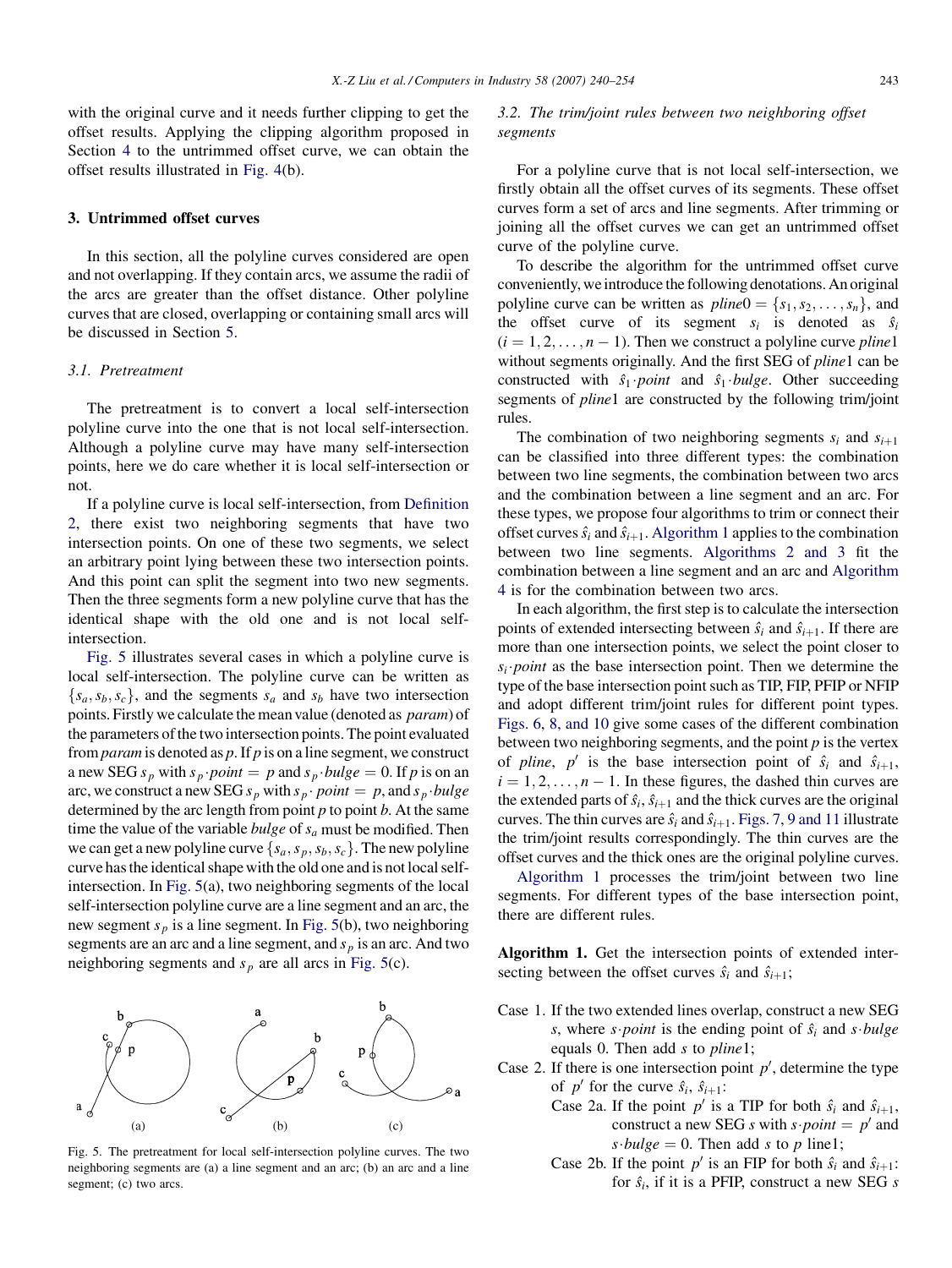

Fig. 6. The combination between two line segments and some cases of the types of the base intersection point p' for  $\hat{s}_i$  and  $\hat{s}_{i+1}$ : (a and e) a TIP for both  $\hat{s}_i$  and  $\hat{s}_{i+1}$ ; (b) a PFIP for  $\hat{s}_i$  and an FIP for  $\hat{s}_{i+1}$ ; (c) an FFIP for  $\hat{s}_i$  and an FIP for  $\hat{s}_{i+1}$ ; (d) an FIP for  $\hat{s}_i(\hat{s}_{i+1})$  and a TIP for  $\hat{s}_{i+1}(\hat{s}_i)$ .

with  $s\cdot point = p'$  and  $s\cdot bulge = 0$ . Then add s to *pline*1; otherwise, let *bulge*  $= 0$ , with the ending point of  $\hat{s}_i$ , the starting point of  $\hat{s}_{i+1}$ , construct two SEGs, respectively and add them to *pline*1 sequently;

- Case 2c. If p' is a TIP for  $\hat{s}_i$  (or  $\hat{s}_{i+1}$ ) and an FIP for  $\hat{s}_{i+1}$ (or  $\hat{s}_i$ ), let *bulge* = 0, with the ending point of  $\hat{s}_i$ , the starting point of  $\hat{s}_{i+1}$ , construct two SEGs, respectively and add them to pline1 sequently;
- Case 3. If  $i = n 1$ , let *bulge* = 0, with the ending point of  $\hat{s}_{n-1}$ , construct a SEG and add it to *pline*1.

As an example, Fig. 6 illustrates some cases of the combination between two line segments. In Fig. 6(a), the base intersection point p' is a TIP for both  $\hat{s}_i$  and  $\hat{s}_{i+1}$ , so we break  $\hat{s}_i$ and  $\hat{s}_{i+1}$  into two segments, respectively, and obtain the joint result (Fig. 7(a)). If p' is an FIP point for both  $\hat{s}_i$  and  $\hat{s}_{i+1}$ , we must determine if it is a PFIP for  $\hat{s}_i$ . In Fig. 6(b), we extend both  $\hat{s}_i$  and  $\hat{s}_{i+1}$  to form the joint result (Fig. 7(b)). In Fig. 6(c),  $p'$  is a NFIP for  $\hat{s}_i$ , we add a line segment to join  $\hat{s}_i$  and  $\hat{s}_{i+1}$  (Fig. 7(c)). The base intersection point p' is a TIP for  $\hat{s}_i$  and an FIP for  $\hat{s}_{i+1}$ in Fig. 6(d), we also add a line segment to connect them (Fig. 7(d)). If the two extended lines overlap (Fig. 6(e)), we do not add any additional process (Fig. 7(e)).

Algorithm 2 processes the trim/joint between a line segment and an arc. For different types of the base intersection point, there are different trim or joint results. In this algorithm, we assume  $s_i$  is a line segment and  $s_{i+1}$  is an arc.

Algorithm 2. Calculate the intersection points of extended intersecting between the line segment  $\hat{s}_i$  and the arc  $\hat{s}_{i+1}$ ;

Case 1. If there exists a base intersection point  $p'$ :

Case 1a. If the base intersection point  $p'$  is a TIP for both  $\hat{s}_i$  and  $\hat{s}_{i+1}$ , with s *point* = p' and the  $s \cdot bulge$  determined by the arc length, construct a SEG s and add it to pline1;

- Case 1b. If the base intersection point is a PFIP for both  $\hat{s}_i$  and  $\hat{s}_{i+1}$ , construct an arc to connect  $\hat{s}_i$ and  $\hat{s}_{i+1}$ . The center point of the arc equals  $s_i$  *point*, the starting point and ending point of the arc are the ending point of  $\hat{s}_i$  and the starting point of  $\hat{s}_{i+1}$ . At the same time, determine the sign of bugle of the arc;
- Case 1c. If  $p'$  is an FFIP of the line segment and a TIP of the arc, construct a line segment to connect  $\hat{s_i}$  and  $\hat{s}_{i+1}$ ;
- Case 1d. If  $p'$  is a TIP of the line segment and an FIP of the arc, construct a line segment to connect  $\hat{s_i}$ and  $\hat{s}_{i+1}$ ;
- Case 2. If there is no base intersection points, then construct an arc similarly in Case 1b to connect  $\hat{s}_i$  and  $\hat{s}_{i+1}$ ;
- Case 3. If  $i = n 1$ , let  $bulge = 0$ , with the ending point of  $\hat{s}_{n-1}$ , construct a SEG and add it to *pline*1.

Fig. 8 gives some cases of the combination between a line segment and an arc. In Fig. 8(a) and (b), the base intersection point p' is a TIP for  $\hat{s}_i$  and  $\hat{s}_{i+1}$ , and we obtain the joint results displayed in Fig. 9(a) and (b). If there is no base intersection points or p' is an FIP for both  $\hat{s}_i$  and  $\hat{s}_{i+1}$  (Fig. 8(c), (b) and (d)), we construct an arc to connect  $\hat{s}_i$  and  $\hat{s}_{i+1}$  (Fig. 9(c), (b) and (d)). If p' is an FIP for  $\hat{s}_i$  and a TIP for  $\hat{s}_{i+1}$  (Fig. 8(e)), we add a line segment to connect them (Fig. 9(e)). If  $p'$  is a TIP for  $\hat{s}_i$  and an FIP for  $\hat{s}_{i+1}$  (Fig. 8(f)), we add the same process (Fig. 9(f)).

If a polyline changes the direction, we get the case that  $s_i$  is an arc and  $s_{i+1}$  is a line segment. We propose Algorithm 3 to process this case. Algorithm 3 is similar with Algorithm 2 except for the following changes. In case 1b in Algorithm 3, the condition of PFIP is modified as FFIP. In Case 1c in Algorithm 3, the condition of FFIP is modified as PFIP.



Fig. 7. The trim/joint results from Algorithm 1 for Fig. 6.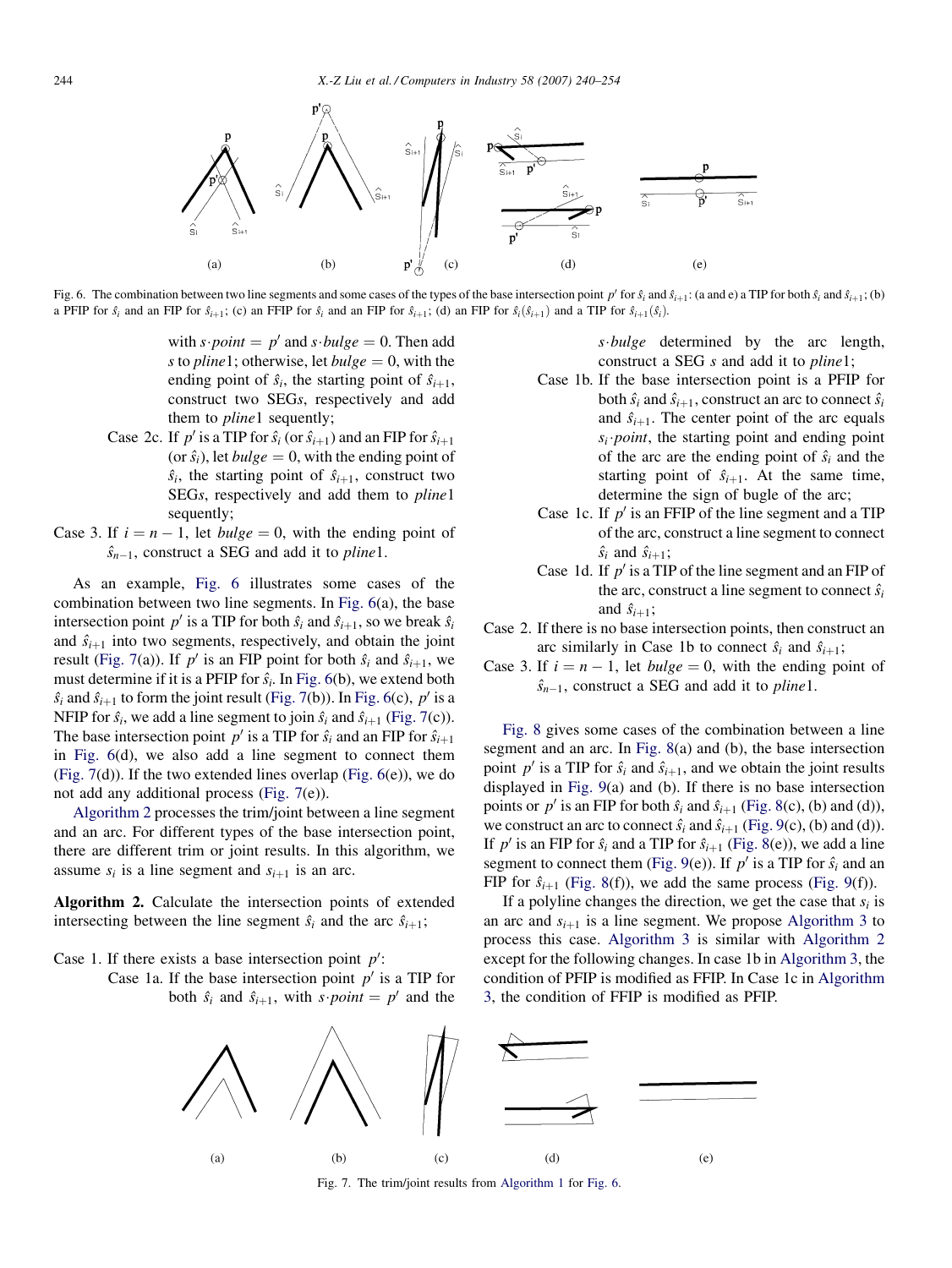

Fig. 8. The combination between a line segment and an arc. And some cases of the types of the base intersection point p' for  $\hat{s}_i$  and  $\hat{s}_{i+1}$ : (a and b) a TIP for both  $\hat{s}_i$  and  $\hat{s}_{i+1}$ ; (b and d) a PFIP for  $\hat{s}_i$  and an FIP for  $\hat{s}_{i+1}$ ; (e) an FFIP for  $\hat{s}_i$  and a TIP for  $\hat{s}_{i+1}$ ; (f) a TIP for  $\hat{s}_i$  and an FIP for  $\hat{s}_{i+1}$ ; (e) there is no base intersection point between  $\hat{s}_i$ and  $\hat{s}_{i+1}$ .

Algorithm 3. Calculate the intersection points of extended intersecting between the arc  $\hat{s}_i$  and the line segment  $\hat{s}_{i+1}$ ;

# Case 1. If there exists a base intersection point  $p'$ :

- Case 1a. If the base intersection point  $p'$  is a TIP for both  $\hat{s}_i$  and  $\hat{s}_{i+1}$ , with  $s\cdot point = p'$  and the  $s \cdot bulge$  determined by the arc length, construct a SEG s and add it to pline1;
- Case 1b. If the base intersection point is an FFIP for both  $\hat{s}_i$  and  $\hat{s}_{i+1}$ , construct an arc to connect  $\hat{s}_i$ and  $\hat{s}_{i+1}$ . The center point of the arc equals  $s_i$  *point*, the starting point and ending point of the arc are the ending point of  $\hat{s}_i$  and the starting point of  $\hat{s}_{i+1}$ . At the same time, determine the sign of bugle of the arc;
- Case 1c. If  $p'$  is a PFIP of the line segment and a TIP of the arc, construct a line segment to connect
- Case 1d. If  $p'$  is a TIP of the line segment and an FIP of the arc, construct a line segment to connect  $\hat{s_i}$ and  $\hat{s}_{i+1}$ ;
- Case 2. If there is no base intersection points, then construct an arc similarly in Case 1b to connect  $\hat{s}_i$  and  $\hat{s}_{i+1}$ ;
- Case 3. If  $i = n 1$ , let *bulge* = 0, with the ending point of  $\hat{s}_{n-1}$ , construct a SEG and add it to *pline*1.

If the polyline curves change the direction, Algorithm 2 or 3 is chosen to calculate their offset curves. And the direction does not affect the final result.

For the combination between arcs, Algorithm 4 is proposed to get the trim or joint results for different types of the base intersection point.

Algorithm 4. Get the intersection points of extended intersecting between the arcs  $\hat{s}_i$  and  $\hat{s}_{i+1}$ ;

 $\hat{s}_i$  and  $\hat{s}_{i+1}$ ;





Fig. 9. The trim/joint results from Algorithm 2 for Fig. 8.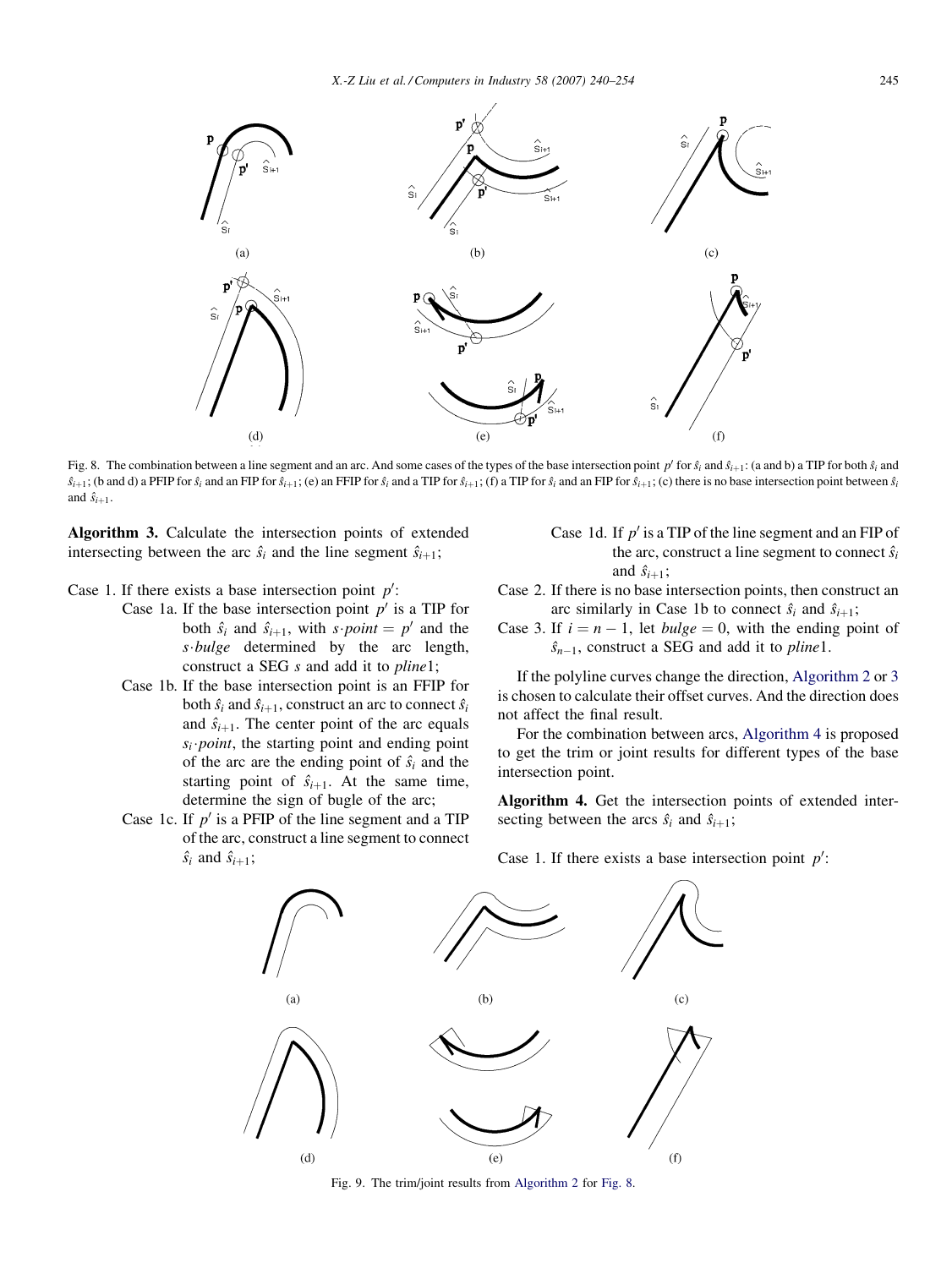

Fig. 10. The combination between two arcs and some cases of the types of the base intersection point p' for  $\hat{s}_i$  and  $\hat{s}_{i+1}$ : (a and b) a TIP for both  $\hat{s}_i$  and  $\hat{s}_{i+1}$ ; (b and c) a PFIP for  $\hat{s}_i$  and an FIP for  $\hat{s}_{i+1}$ ; (d) an FFIP for  $\hat{s}_i$  and an FIP for  $\hat{s}_{i+1}$ . (e) There is no base intersection point between  $\hat{s}_i$  and  $\hat{s}_{i+1}$ .

- Case 1a. If the base intersection point  $p'$  is a TIP or an FIP for both  $\hat{s}_i$  and  $\hat{s}_{i+1}$ , with  $s\cdot point = p'$ and the  $s \cdot bulge$  determined by the arc length, then construct a SEG s and add it to pline1, modify the bulge of the previous SEG of pline1.
- Case 1b. If p' is a TIP for  $\hat{s}_i$  (or  $\hat{s}_{i+1}$ ) and an FIP for  $\hat{s}_{i+1}$ (or  $\hat{s}_i$ ), then construct an arc to connect  $\hat{s}_i$  and  $\hat{s}_{i+1}$ ;
- Case 2. If there is no base intersection point, then construct an arc to connect  $\hat{s}_i$  and  $\hat{s}_{i+1}$ ;
- Case 3. If  $i = n 1$ , let  $bulge = 0$ , with the ending point of  $\hat{s}_{n-1}$ , construct a SEG and add it to *pline*1.

Fig. 10 illustrates some cases of the combination between two arcs. If there is no base intersection point (Fig.  $10(e)$ ) or the base intersection point is a TIP for  $\hat{s}_i$  and an FIP for  $\hat{s}_{i+1}$ (Fig. 10(d)), we construct an arc to connect  $\hat{s}_i$  and  $\hat{s}_{i+1}$ (Fig. 11(e) and (d)). If the base intersection point is a TIP or an FIP for both  $\hat{s}_i$  and  $\hat{s}_{i+1}$  (Fig. 10(a)–(c)), we break/extend the arcs to get the trim results (Fig.  $11(a)$ –(c)).

# 4. Clipping algorithm

For an arbitrary curve mentioned in Section 3, we can get an untrimmed offset curve using Algorithms 1–4. In many cases, untrimmed offset curves may intersect with the original polyline curves and need further clipping. In this section, a clipping algorithm is proposed and the final offset results can be obtained after applying it to untrimmed offset curves. Because the clipping algorithm may cut out some parts of the untrimmed offset curves, the final results may contain several polyline curves.

The clipping algorithm comprises two main steps. The first step is called as dual clipping that cuts an untrimmed offset curve into several segments using its self-intersection points and intersection points with another untrimmed offset curve on the other direction. The second step is general closest point pair (GCPP) clipping. After applying the GCPP clipping algorithm to the preserved segments from the first step, we can get the final results. In the following parts, the clipping algorithm will be interpreted in detail.

To describe the clipping algorithm conveniently, we denote the original polyline curve as  $plane = \{s_1, s_2, \ldots, s_n\}$ , and Array, tmpArray1, tmpArray2 are three arrays to save polyline curves.

# Clipping algorithm.

Step 1. Dual clipping:

**Step 1a.** With the direction and the offset distance  $d$ , using the Algorithms 1–4, we can obtain an untrimmed offset curve which can be denoted as pline1. Similarly, we can get another untrimmed offset curve pline2 on the other direction with the same offset distance;

Step 1b. Calculate the intersection points between pline1 and pline2, the self-intersection points of pline1,



Fig. 11. The trim/joint results from Algorithm 4 for Fig. 10.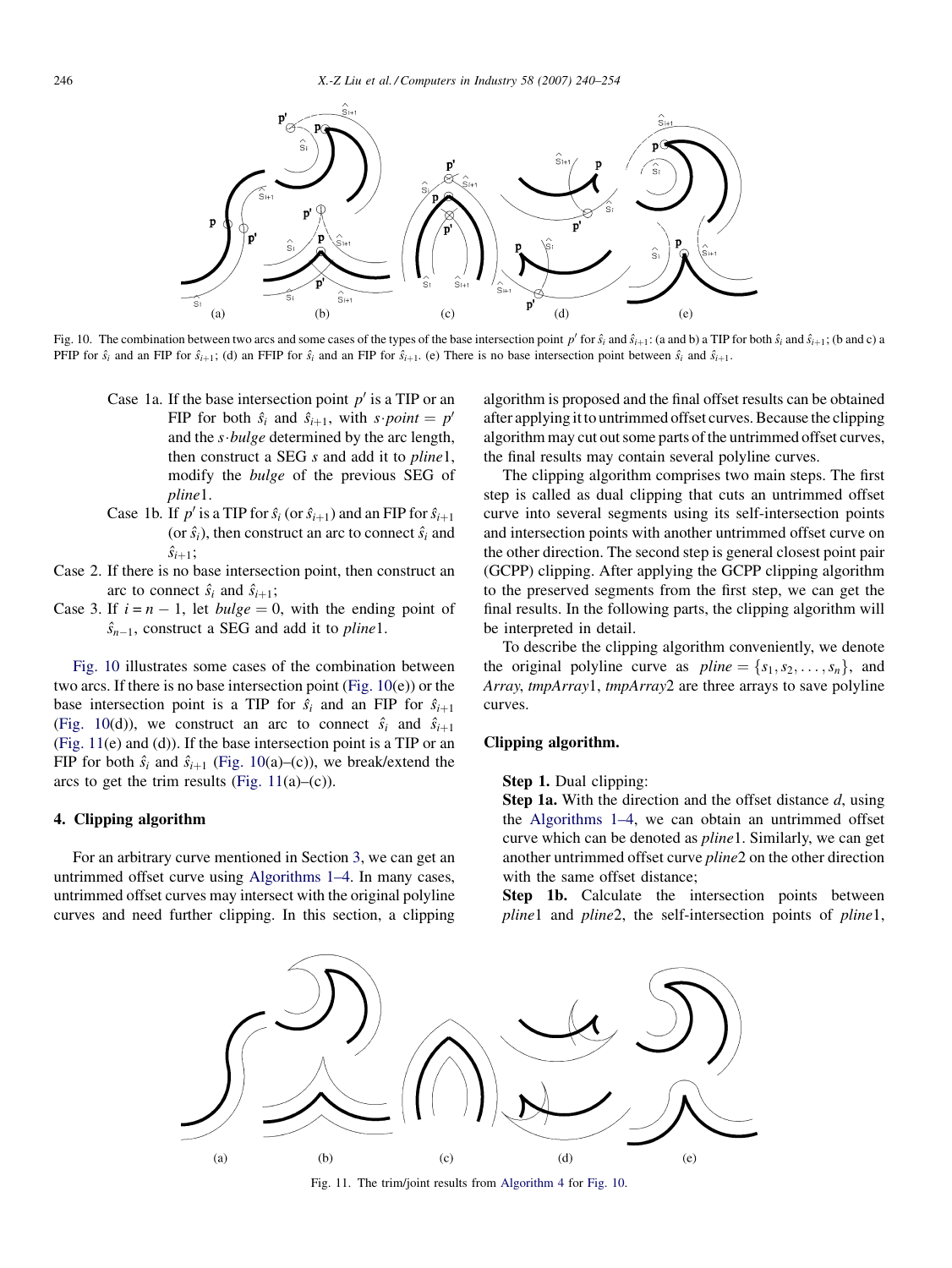respectively. A self-intersection point can be regarded as two points with different parameters:

Case 1. If there is no intersection point and selfintersection point, then add pline1 to tmpArray1 and turn to Step 2;

**Case 2.** If there exists  $N$  intersection points, those points sorted by their parameters on *pline1* can split *pline1* into  $N+1$  segments, and each segment can be denoted as  $p_i$ ,  $i = 1, 2, \ldots, N + 1;$ 

For all  $p_i$ :

Calculate the intersection point between  $p_i$  and pline;

If there is no intersection point, add  $p_i$  to *tmpArray1*;

If there exist intersection points and all the points are not on  $s_1$  or  $s_{n-1}$ , reject  $p_i$ ;

Otherwise, add  $p_i$  to tmpArray2;

For all  $p_i$  in tmpArray2:

Construct a circle which center is the intersection point and the radius is the offset distance. The circle splits  $p_i$  into at most three segments. Preserve the segments outside of the circle and add them to tmpArray1;

Step 2. General closest point pair clipping:

For all curves  $p_i$  in tmpArray1

Let  $d$  equal the offset distance, calculate the GCPPs from *pline* to  $p_i$ . For each GCPP, construct a circle which center is the general closest point on *pline*. Then  $p_i$  can be divided into several segments by these circles. Preserve the segments outside of the circles and add them to Array.

The curves in Array are the final results we need.

**Lemma 8.** In Step 1b, Case 1 of the clipping algorithm, if  $p_i$ has an intersection point with pline, and the intersection point is not on  $s_1$  or  $s_{n-1}$ , then rejecting  $p_i$  is reasonable.

**Proof.** If  $p_i$  has an intersection point with *pline*, and the intersection point is not on  $s_1$  or  $s_{n-1}$ , from the dual clipping algorithm to get  $p_i$ , we can conclude that the starting (ending) point of  $p_i$  is the self-intersection point of pline1 or the intersection point with  $plane2$ , then  $p_i$  lies in the zonal region enveloped by *pline1* and *pline2*. Therefore,  $p_i$  should be rejected.  $\square$ 

Lemma 9. In Step 2 of the clipping algorithm, for all the curve segments obtained by general closest point pair clipping, except for their starting points and ending points, the closest distances from the segments to pline are either greater or less than the offset distance.

**Proof.** For all curves  $p_i$  in tmpArray1 mentioned in Step 2, if there exist general closest point pairs from *pline* to  $p_i$ , without lose the generality, suppose there exist GCPPs from  $s_i$  of pline to  $p_i$ . We construct two circles which radii are the offset distance and centers are the starting point, ending point of  $s_i$ . The two circles and the offset curves on both sides of  $s_i$  form a closed region R. R can cut  $p_i$  at most three segments. The closest distance from each segment to pline is greater or less than the offset distance except for its starting (ending) point. Here, two GCPPs mean that  $p_i$  may extend out the region R on its both ends. One GCPP means that at most one end of  $p_i$  may extend out the region  $R$ . And if there is no GCPP,  $p_i$  lies in or outside R fully. So the conclusion on GCPP clipping algorithm stands.  $\Box$ 

Theorem 10. For all the curves in Array obtained by the clipping algorithm, their closest distances to pline are greater or equal the offset distance. At the same time, this clipping algorithm could not reject the curves overmuch.

Proof. From Step 2 of the clipping algorithm, the closest distances from the preserved curves to pline are no less than the offset distance. And the clipping algorithm could not cut the *pline*1 overmuch from Lemmas 8 and 9.  $\Box$ 

From Theorem 10, we can conclude all the offset curves of the open curves mentioned in Section 3 can be obtained by the offset algorithm.

Fig. 12 demonstrates the validity of the clipping algorithm. In Fig. 12(a), an arrowhead indicates the direction the curve offsets. Use Step 1a of Clipping algorithm, two untrimmed offset curves are obtained. After dual clipping, the offset result is illustrated in Fig. 12(b). In Step 2 of Clipping algorithm, one general closest point is obtained (a circle in Fig. 12(c)). And the final offset results are illustrated in Fig. 12(d) after general



Fig. 12. The procedure of the clip algorithm: (a) two untrimmed offset curves are obtained after Step 1a; (b) the offset result after Step 1 (dual clipping); (c) one general closest point is obtained; (d) the offset result after Step 2 (general closest point pair clipping); (e) the offset results on both sides of the polyline.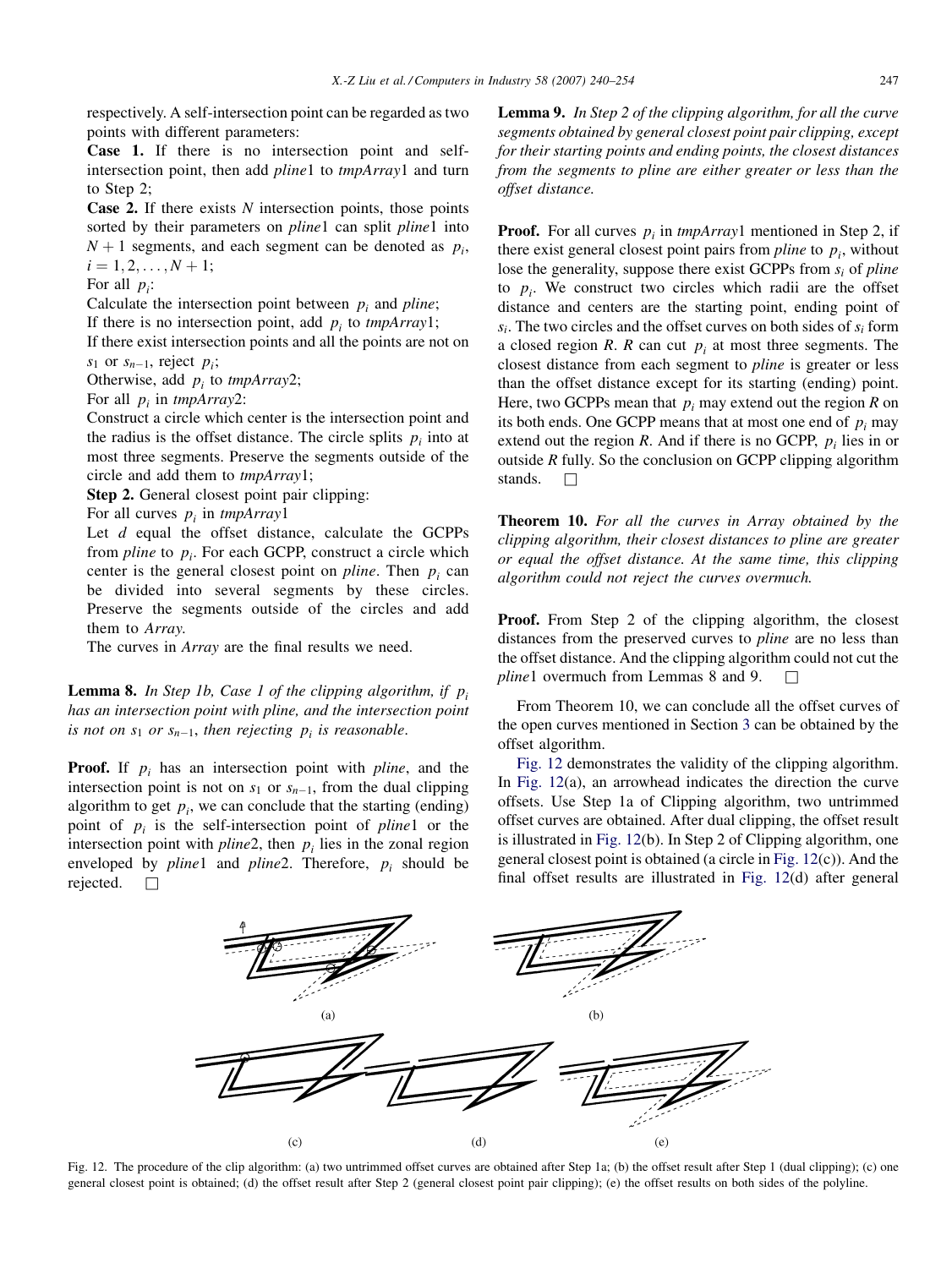

Fig. 13. The original polyline curves with many self-intersection loops are composed of: (a) line segments; (b) arcs; (c) both line segments and arcs. And the thin curves are the offset results on both sides of the original curves.

closest point pair clipping. Fig. 12(e) presents the offset results on both sides of the polyline.

#### 5. Complex cases

#### 5.1. Closed curves

For a closed polyline curve, if it includes only one loop, we can easily distinguish its internal and outer region. But it is difficult to do this if the polyline curve has more than one loop. Namely many self-intersection loops make it harder to determine the offset direction of the curve. In this case, AutoCAD can produce parts of the offset curves, as shown in Fig. 1(a).

Our idea to process a closed polyline curve consists of two steps. The first step transforms a close polyline curve into an open one, then the algorithms proposed in Sections 3 and 4 can be used here to obtain the offset curves of the open curve. The second step adds some closing processes to the offset curves.

Given a closed polyline curve  $pline = \{s_1, s_2, \ldots, s_n\},\$ where  $s_n$  describes the segment from  $s_n$  point to  $s_1$  point. We construct an open curve  $pline1 = \{s'_1, s'_2, \ldots, s_n, s'_{n+1}\}\text{, where}$  $s_i' = s_i (i = 1, 2, \dots, n)$  and  $s_{n+1}' \cdot point = s_1 \cdot point$ . Using the algorithm in Sections 3 and 4, we can get the offset curves for pline1. To get the final offset curves of the closed polyline curve, we must add some closing processes to the offset curves of pline1. Firstly we have to determine if an offset curve needs joint process. If so, the joint rule is similar with that in Section 3. Then the offset curve appears closing shape, but it is not a real closed one. From the definition of a closed polyline curve, we can delete the last SEG of the offset curve, and set its closed flag to make it a real closed curve.

Fig. 13 illustrates some offset results for closed polyline curves. The original curves in Fig. 13(a)–(c) are composed of line segments, arcs, both line segments and arcs, respectively, and these curves have more than one self-intersection loops. The thick curves are original curves and the thin curves are the offset curves on both sides of them. From the examples, we can conclude the offset algorithm is valid to process closed polyline curves.

For the original curves in Fig. 13, AutoCAD can only produce some parts of the offset curves just like Fig. 1(a), and we do not list the results here.

#### 5.2. Curves with small arcs

If the radius of an arc is less than the offset distance, it has no offset curves on its internal direction. Therefore, if a polyline curve contains such arcs, the algorithm to get the untrimmed offset curve presented in Section 3 must be modified. On the one hand, there is no one-one mapping from the offset curves to original curve segments, we must record the mapping additionally. On the other hand, the position relationships between two adjacent offset curves become more complex. Taking Fig. 14(a) as an example, the two neighboring offsets of line segments lie on the same line and two offsets of arcs lie on



Fig. 14. (a) The new position relationships between the two neighboring offset curves. (b and c) The thick curves are the original polyline curves with many small arcs, and the thin curves are the offset results on both sides of the original curves.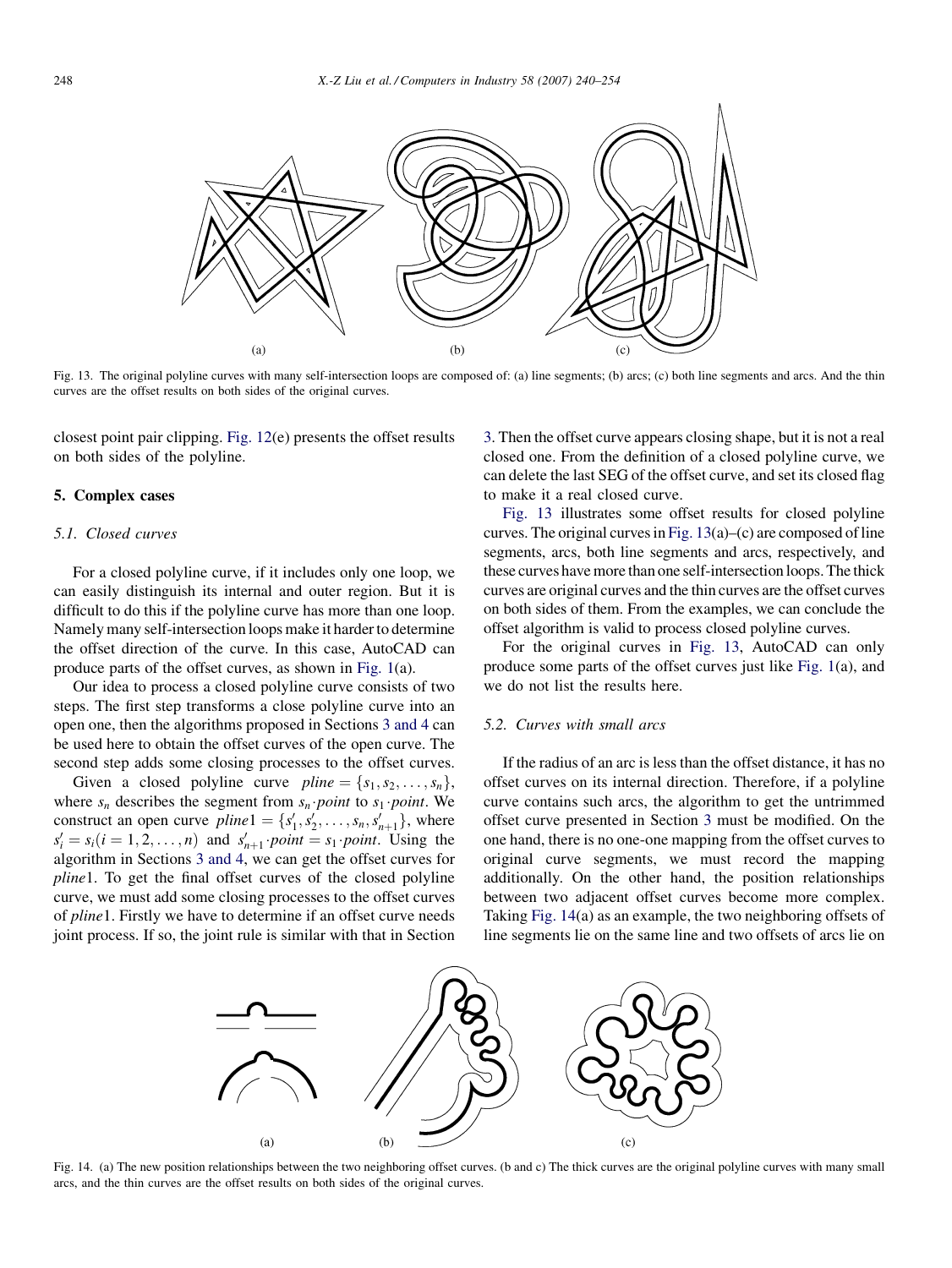

Fig. 15. Three cases of successive overlapping line segments: (a) three successive overlapping line segments BC, CD and DE; (b) two successive overlapping line segments BC and CD; (c) three successive overlapping line segments BC, CD and DE.

the same circle, but they have no common points. These position relationships do not appear in Section 3. So we have to modify the trim/joint algorithm to process such cases. Because the mainframes of the modified algorithms are similar with those in Section 3, we do not give the details here.

Fig. 14(b) and (c) give the offset results of two curves including many small arcs. The thick curves are the original curves and the thin curves are the offset results on both sides of them. We can conclude the offset algorithm can produce all the offset curves for polyline curves with many small arcs.

#### 5.3. Local overlapping curves

Because the overlapping parts occur between two segments which are not neighboring can be processed by the algorithm presented in Sections 3 and 4, in this section, we consider the polyline curves when the overlapping part is between the successively segments (namely, local overlapping).

If two successive segments overlap fully, we give the offset curves on the outer side direction (Definition 5) of the original curve and the two offset curves is connected by an arc. If there are more than two successive segments overlapping, using the following algorithm we transform such a polyline curve into the one whose overlapping parts are between two successive segments. The algorithm comprises two steps. The first step is to break the overlapping segments into smaller segments and these segments form a new polyline curve. Then some unwanted segments are deleted from the new curve in the second step. And the offset curves of the new curve can be regarded as the offset results of the original curve.

We introduce some denotations to describe the transforming algorithm. Denoting a polyline curve as  $plane = \{s_1, s_2, \ldots, s_n\}$ and a new polyline curve as *pline* 1. In the algorithm, s,  $\bar{s}$ ,  $\bar{s}_1$  and  $\bar{s}_2$ are four temporary variables of the structure SEG.

Transforming algorithm. Construct a polyline curve  $pline1 = {\bar{s}}$ , where  $\bar{s} = s_1$ ;

#### Step 1: Break the segments

for all  $s_i(i = 2, \ldots, n)$ 

Let s equal the last SEG of *pline*1;

If (s overlaps with  $s_i$ )

**Case 1:** The starting point of s is on  $s_i$ :

Construct  $\bar{s}_1$  and  $\bar{s}_2$  with the points  $s_i$  *point* and *s point*; If s is a line segment, set  $\bar{s}_1 \cdot bulge = 0$  and  $\bar{s}_2 \cdot bulge = 0$ ; If s is an arc, the bulges of  $\bar{s}_1$  and  $\bar{s}_2$  must be calculated

according to the arc length; Add  $\bar{s}_1$  and  $\bar{s}_2$  to *pline*1 sequently.

**Case 2:** The ending point of  $s_i$  is on s:

Construct  $\bar{s}_1$  and  $\bar{s}_2$  with the ending point of  $s_i$  and  $s_i$  point; If s is a line segment, set  $\bar{s}_1$  bulge = 0 and  $\bar{s}_2$  bulge = 0; If s is an arc, the bulges of  $\bar{s}_1$  and  $\bar{s}_2$  must be calculated according to the arc length;

Add  $\bar{s}_1$  and  $\bar{s}_2$  to *pline*1 sequently.

Else

Let  $\bar{s}_1 = s_i$  and add it to *pline*1.

Step 2: Delete unwanted segments

If there are more than two successive segments between point  $p_1$  and  $p_2$ :

Delete a segment from  $p_1$  to  $p_2$  and a segment from  $p_2$  to  $p_1$ .

Until there are no more than two successive segments between  $p_1$  and  $p_2$ .

In order to interpret the transforming algorithm clearly, we take Figs. 15 and 17 as examples to execute the transforming algorithm. Because a line segment cannot overlap with an arc, so the local overlapping can only happen between successive line segments or arcs. Fig. 15 gives three local overlapping cases for successive line segments. The curves are composed of segments  $AB, BC, CD, DE, (EF)$ . In Fig. 15(a), three successive segments BC, CD and DE overlap. From Step 1 of the transforming algorithm, we obtain a new polyline curve  $pline_a = \{s_A, s_B, s_D, s_C, s_D, s_C, s_E\}.$  Then two unwanted seg-



Fig. 16. The thin curves are the offset results on both sides of the original curves in Fig. 15.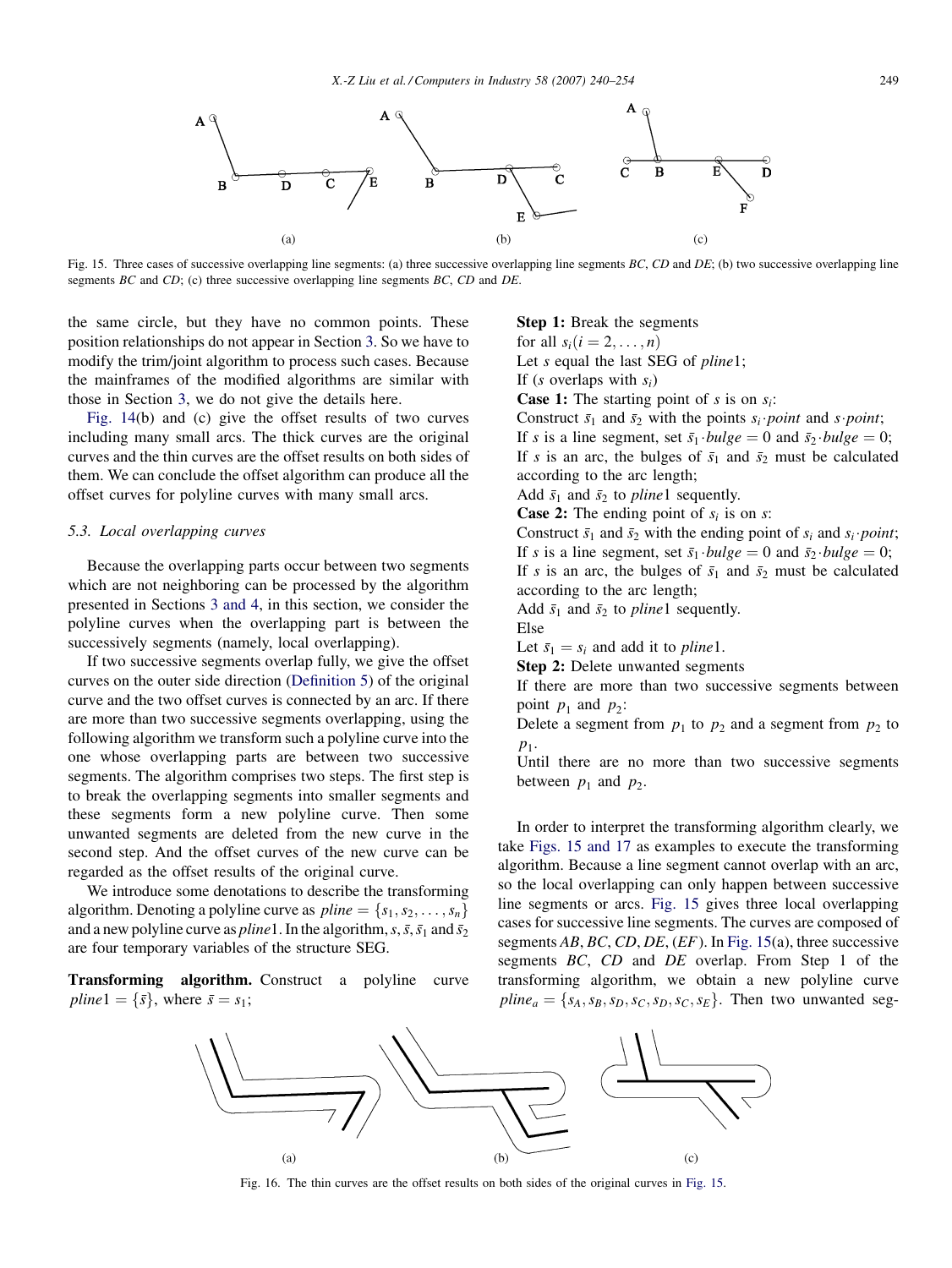

Fig. 17. Three cases of successive overlapping arcs: (a) three successive overlapping arcs BC, CD and DE; (b) two successive overlapping arcs BC and CD; (c) three successive overlapping arcs BC, CD and DE.



Fig. 18. The thin curves are the offset results on both sides of the original curves in Fig. 17.

ments  $s_D$  and  $s_C$  are deleted by Step 2, we get the curve  $pline_a = \{s_A, s_B, s_D, s_C, s_E\}$  and the curve is not overlapping. In Fig. 15(b), two successive segments  $BC$  and  $CD$ overlap, similarly we obtain a new polyline curve  $pline_b =$  ${s_A,s_B,s_D,s_C,s_D,s_E}$  by the transforming algorithm. Two segments of *pline<sub>b</sub>* between the two points  $s_D$  *point* and  $s_C$  point overlap fully. In Fig. 15(c), three successive segments BC, CD and DE overlap. And a new polyline curve

 $pline_c = \{s_A, s_B, s_C, s_B, s_E, s_D, s_E, s_F\}$  can be obtained from the transforming algorithm. Its segments between the two points  $s_B \cdot point$  and  $s_C$  point,  $s_E$  point and  $s_D$  point overlap fully.

Two successive fully overlapping segments can be regarded as a special segment of a polyline curve. This special segment is processed similarly as the small arc segment of a polyline curve because it has an offset curve only on the outer side direction.



Fig. 19. The offset curves are obtained step by step: (a) the original polyline which comprises four line segments and two arcs; (b) the offset curves of all the segments of the original curve; (c) the untrimmed offset curve is obtained by Algorithms 1–4; (d) the final offset results after applying the clipping algorithm.



Fig. 20. The comparison between the offset results of an overlapping polyline curve: (a) the original curve with two overlapping line segments AB and BC; (b) the offset results from our offset algorithm; (c) the offset results from AutoCAD 2004.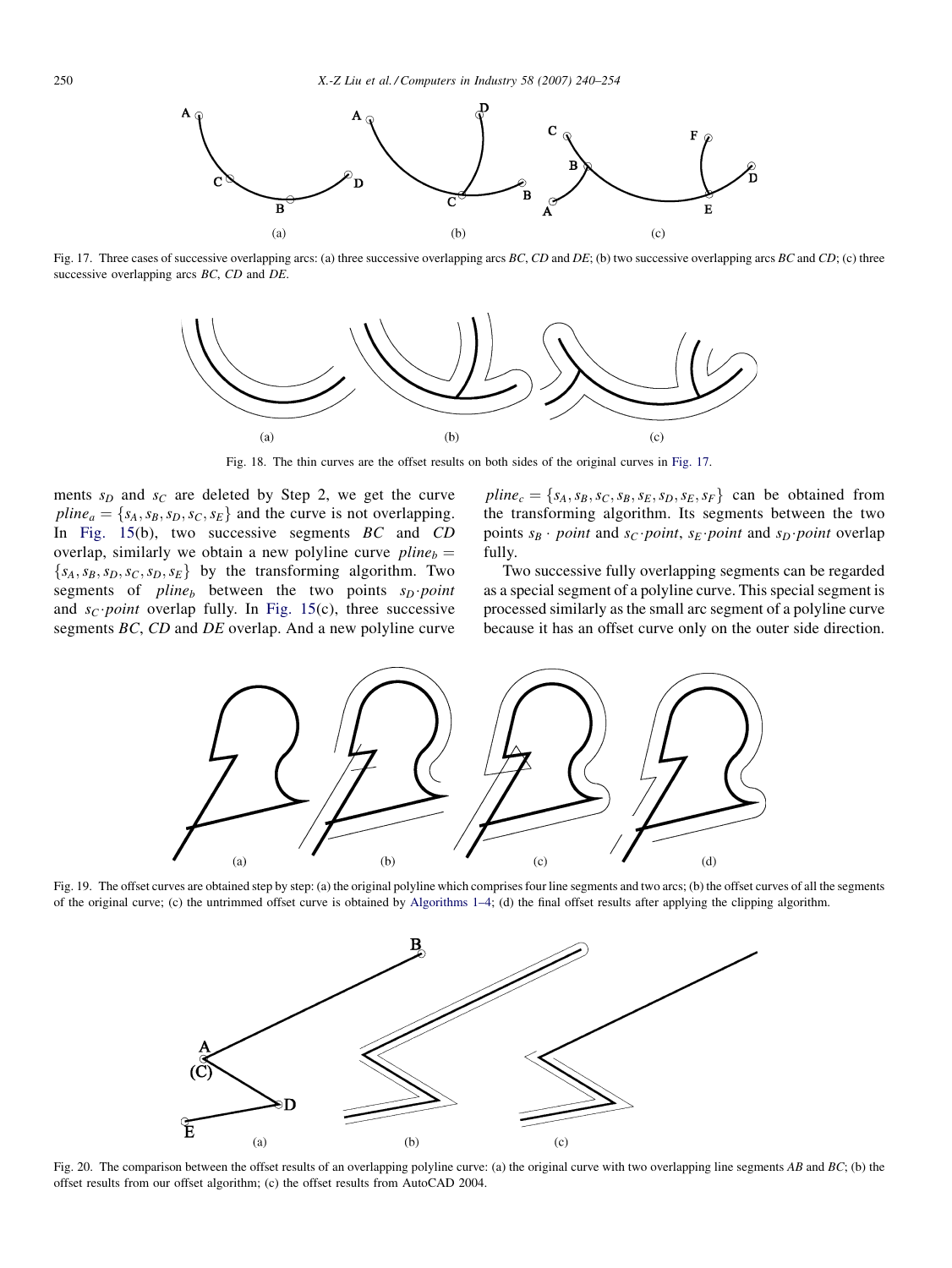

Fig. 21. The thick original polyline curve is closed and contains six selfintersection loops. The thin offset curves on both sides of the original curve are from (a) our offset algorithm and (b) AutoCAD 2004 with the offset distances 15, 25, 35 and 45 mm, respectively.



Fig. 22. The thick original polyline curve is an open curve. The thin offset curves on both sides of the original curve are from (a) our offset algorithm and (b) AutoCAD 2004 with the offset distances 15, 25, 35 and 45 mm, respectively.

Algorithms 1–4 are modified slightly to produce untrimmed offset curves of the new polyline curves. And the clipping algorithm in Section 4 can be used without modifications. Fig. 16(a)–(c) are the offset curves on both sides of polyline curves in Fig. 15.

Fig. 17 gives three local overlapping cases for successive arcs. The curves are composed of segments AB, BC, CD, (DE,  $EF$ ). In Fig. 17(a), three successive segments BC, CD and DE overlap. In Fig. 17(b), two successive segments BC and CD overlap. And in Fig. 17(c), three successive segments BC, CD and DE overlap. Similarly as the processing for line segments, we obtain new polyline curves for Fig.  $17(a)$ –(c) by the transforming algorithm. Fig.  $18(a)$ –(c) illustrate the offset curves on both sides of the polyline curves in Fig. 17. The offset results in Figs. 16 and 18 demonstrate that the offset algorithm is valid to process the local overlapping polyline curves.

Summarizing the processes for complex curves in this section, we get the untrimmed offset curves of polyline curves

which are closed, overlapping or containing small arcs. And the clipping algorithm in Section 4 can also be applied to these untrimmed offset curves to obtain the final offset results.

# 6. Illustrations

In this section, firstly an example is given to show offset generation step by step using our offset algorithm. Secondly, four examples are illustrated to compare the offset results between our offset algorithm and AutoCAD. Finally, two more examples on pocket machining are presented to show the tool path generation using the offset results.

In Fig. 19(a), the thick curve is the original polyline curve that comprises four line segments and two arcs. The thin curves in Fig. 19(b) are the offset curves of the segments of the polyline curve. Then an untrimmed offset curve is obtained by Algorithms  $1-4$  in Section 3(Fig. 19(c)) and the untrimmed offset curve intersects with the original curve. Using the clipping algorithm in Section 4, the final offset results are obtained (Fig. 19(d)).

Fig. 20 gives the comparison between the offset results of an overlapping polyline curve. The thick curve in Fig. 20(a) is the original polyline curve. It is composed of segments AB, BC, CD and DE, where the segments AB and B C overlap fully. The offset curves on both sides of the original curve are thin curves. Fig. 20(b) and (c) are the offset results from our offset algorithm and AutoCAD 2004, respectively.

For a closed polyline curve, the offset results are compared in Fig. 21. The thick curve is the original polyline curve that comprises line segments, and contains six self-intersection loops. The thin curves are the offset curves on both sides of the original curve with the offset distances 15, 25, 35 and 45 mm, respectively. The offset results from our offset algorithm are in Fig. 21(a) and those from AutoCAD 2004 are in Fig. 21(b).

For an open polyline curve that comprises both line segments and arcs, the offset results are compared in Fig. 22. The thick curve is the original polyline curve and the thin curves are the offset curves on both sides of the original curve with the offset distances 15, 25, 35 and 45 mm, respectively. The offset results from our offset algorithm are in Fig. 22(a) and those from AutoCAD 2004 are in Fig. 22(b).

The original curve in Fig. 23 is closed and contains small arcs. Fig. 23(a) and (b) illustrate the offset curves from our offset algorithm and AutoCAD 2004. The thin offset curves are



Fig. 23. The original polyline curve is closed and contains small arcs. The thin offset curves on both sides of the original curve are from (a) our offset algorithm and (b) AutoCAD 2004 with the offset distances 15, 25, 35 and 45 mm, respectively.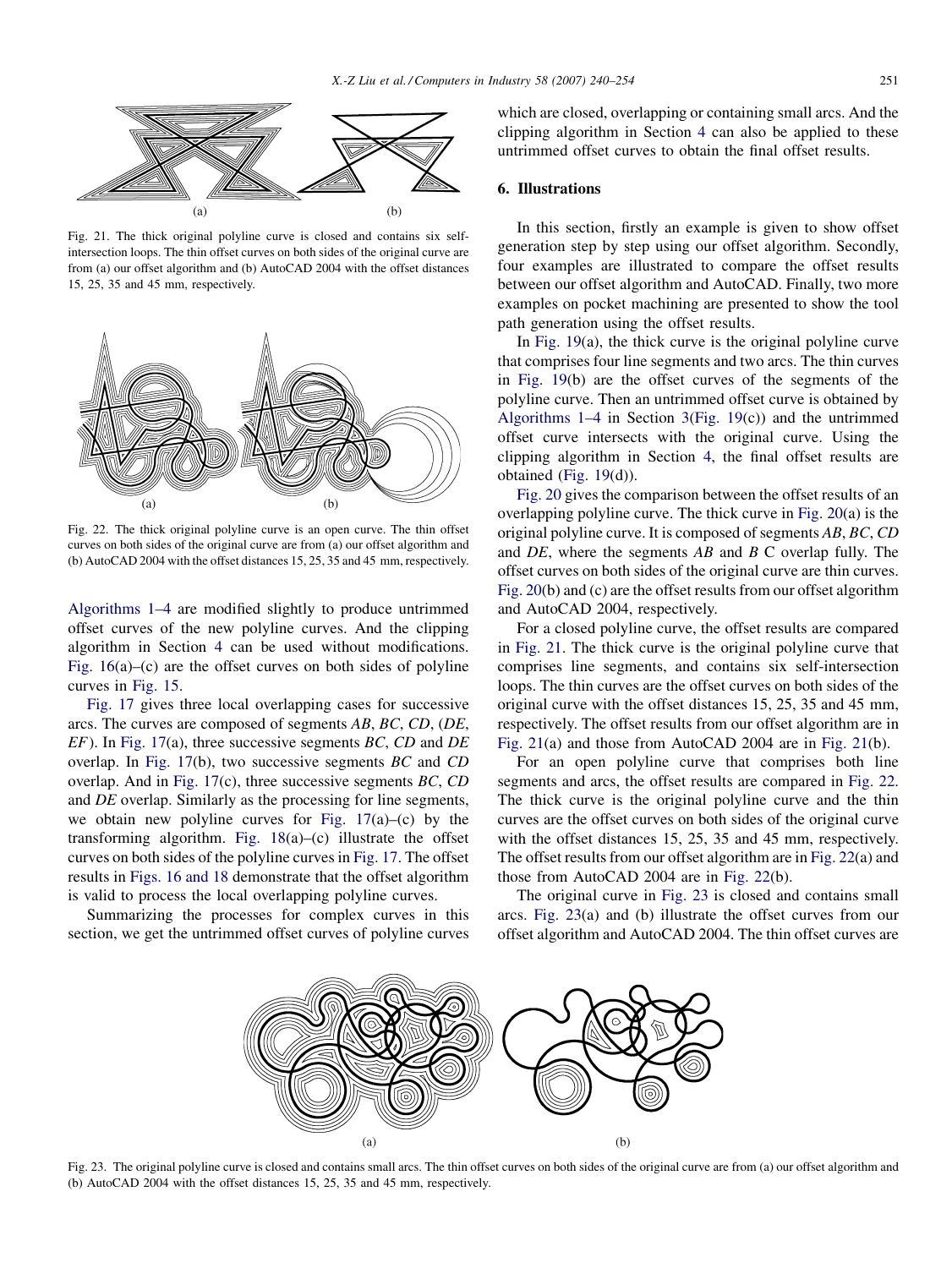

Fig. 24. Offset results with the distances 5, 10, 15, 20, 25, 30, and 35 mm.



Fig. 25. Tool paths for pocket machining.

the results on both sides of the original curve with the offset distances 15, 25, 35 and 45 mm, respectively.

In the following part, we will provide two more examples on pocket machining. As shown in Fig. 3, the internal boundary curve of the part is a polyline curve that is composed of five line segments and three circular arcs. And



Fig. 26. Test pocket (all dimensions are in mm).



Fig. 27. Offset results with the distances 5, 10, 15, and 20 mm.

the length of the boundary is 499.44 mm. With the offset distances that are 5, 10, 15, 20, 25, 30 and 35 mm, the offset curves can be obtained using the offset algorithm proposed in this paper (thin curves in Fig. 24). On a personal computer with a 1.7 GHz Intel Pentium IV CPU and 512 MB RAM, the execution times to calculate these offset curves are 21, 27, 26, 25, 28, 28 and 27 ms, respectively. We have calculated each offset curve for one thousand times. And the execution time is obtained by averaging. Next, we show how to generate the tool paths for pocket machining if the contour-parallel pattern is adopted. We use a cutter to machine the part illustrated in Fig. 3. And the tool path for the cutter can be constructed by connecting all the offset curves. As shown in Fig. 25 (thin curves), the length of the tool path is 2013.05 mm.

Lim et al. [24] discuss the automatic tool selection for 2.5D machining and give an example for pocket machining (Fig. 10 in Ref. [24]). Here we use this example (Fig. 26) to illustrate the tool path generation using the offset results. Fig. 26 shows the drawing with all dimensions in mm. The boundary curve of the component is a polyline curve that is composed of eight line segments and nine circular arcs. And the length of the boundary is 384.42 mm. With the offset distances that are 5, 10, 15 and 20 mm, the offset curves can be obtained as shown in Fig. 27 (thin curves). Using the same personal computer, the execution times to obtain these offset curves are 49, 47, 69 and 69 ms. Similarly, the tool path for pocket machining can be obtained. As shown in Fig. 28 (thin curves), the length of the tool path is 958.34 mm.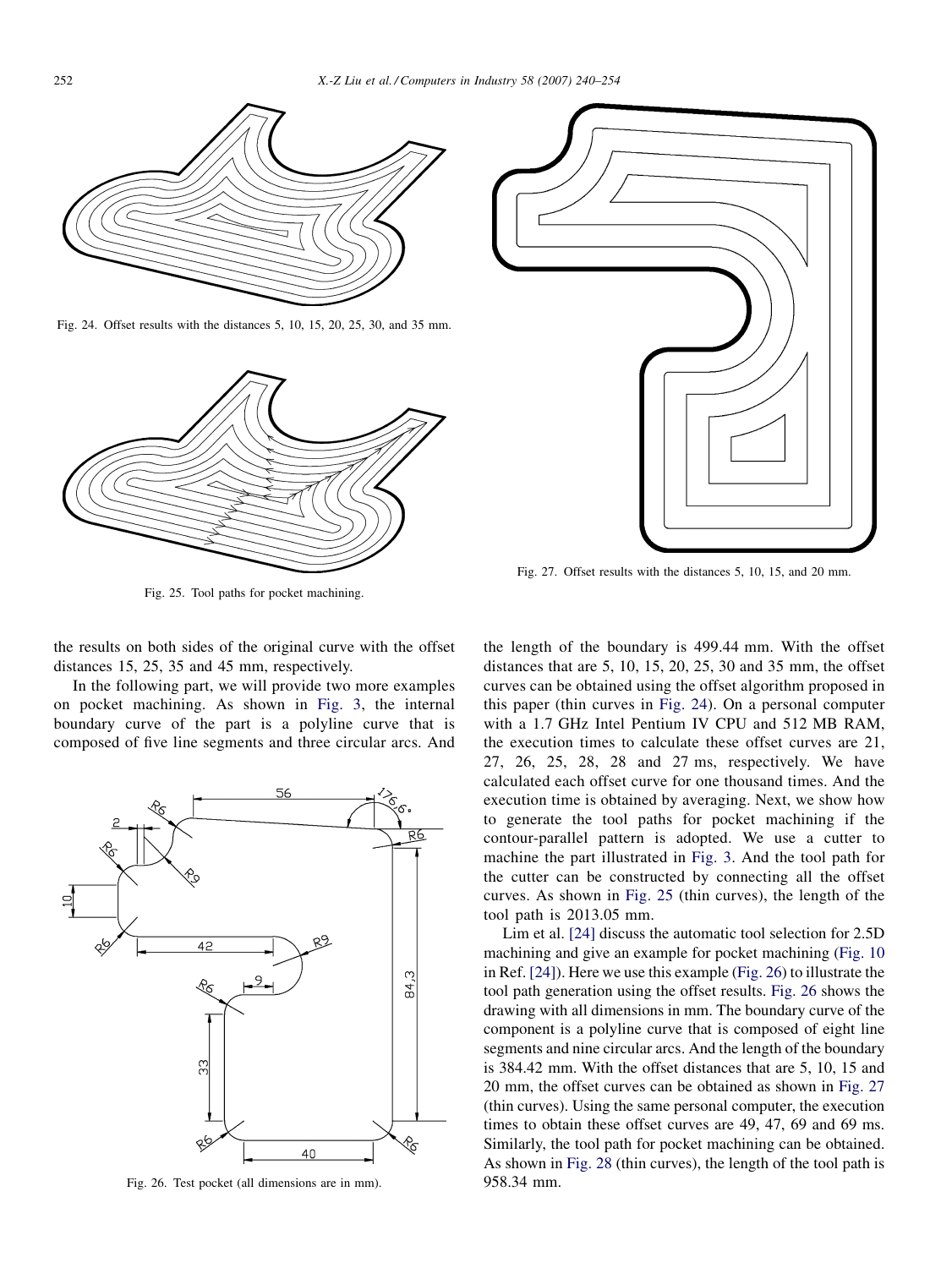

Fig. 28. Tool paths for pocket machining.

### 7. Conclusions

In the paper, an offset algorithm for polyline curves is proposed. The offset algorithm firstly obtains an untrimmed offset curve of a polyline curve using the trim or joint algorithm for offset curves of its segments. Then the offset results are gained after applying the clipping algorithm to the untrimmed offset curve. From the examples illustrated in Figs. 20–23, we can conclude the new offset algorithm can deal with polyline curves that are closed, self-intersection, overlapping or containing small arcs. From the algorithm to obtain the untrimmed offset curves, we know the untrimmed offset curves include all the offset curves of polyline curves. And the clipping algorithm in Section 4 does not cut out the untrimmed offset curves overmuch. Therefore, the offset algorithm is guaranteed theoretically to gain all the offset curves of polyline curves. From the examples to generate tool paths for pocket machining, we can conclude offset algorithms are fundamental for CNC machining. And the correctness of offsets can make the tool path generation simpler in CNC machining. At the present time, the offset algorithm has been implemented in a commercial system TiOpenCAD 8.0 and its reliability is verified by a great number of examples.

# Acknowledgements

This research was supported by the Chinese 973 Program (2004CB719400) and the National Natural Science Foundation of China (60403047, 60533070). The second author was supported by the Foundation for the Author of National Excellent Doctoral Dissertation of PR China (200342) and the Program for New Century Excellent Talents in Universities(N-CET-04-0088).

#### References

- [1] A. Hantna, R.J. Grieve, P. Broomhead, Automatic CNC milling of pockets: geometric and technological issues, Computer Integrated Manufacturing systems 11 (1998) 309–330.
- [2] J.H. Pang, R. Narayanaswami, Multiresolution offsetting and loose convex hull clipping for 2.5D NC machining, Computer-Aided Design 36 (2004) 625–637.
- [3] Y. Shan, S.L. Wang, S.G. Tong, Uneven offset method of NC tool path generation for free-form pocket machining, Computers in Industry 43 (2000) 97–103.
- [4] N.M. Patrikalakis, T. Maekawa, Sahpe Interrogation for Computer Aided Design and Manufacturing, Springer-Verlag, Berlin Heidelberg New York, 2002.
- [5] C.C. Lo, A new approach to CNC tool path generation, Computer-Aided Design 30 (1998) 649–655.
- [6] E. Lee, Contour offset approach to spiral tool path generation with constant scallop height, Computer-Aided Design 35 (2003) 511– 518.
- [7] S.L. Omirou, A locus tracing algorithm for cutter offsetting in CNC machining, Robotics and Computer-Integrated Manufacturing 20 (2004) 49–55.
- [8] G. Kalmanovich, G. Nisnevich, Swift and stable polygon growth and broken line offset, Computer-Aided Design 30 (1998) 847–852.
- [9] H. Pottmann, Rational curves and surfaces with rational offsets, Computer Aided Geometric Design 12 (1995) 175–192.
- [10] B. Pham, Offset curves and surfaces: a brief survey, Computer-Aided Design 24 (1992) 223–239.
- [11] T. Maekawa, An overview of offset curves and surfaces, Computer-Aided Design 31 (1999) 165–173.
- [12] S.-H. Frank Chuang, C.Z. Kao, One-sided arc approximation of B-spline curves for interference-free offsetting, Computer-Aided Design 31 (1999) 111–118.
- [13] I. Lee, M.S. Kim, G. Elber, Planar curve offset based on circle approxmation, Computer-Aided Design 26 (1995) 517–530.
- [14] R.F. Rohmfeld, IGB-offset for plane curves–loop removal by scanning of interval sequences, Computer-Aided Design 15 (1998) 339–375.
- [15] G.P. Wang, J.G. Sun, The biarc approximation of planar NURBS curve and its offset, Journal of Software 11 (2000) 1368–1374 (in Chinese).
- [16] A.Z. Gurbuz, I. Zeid, Offsetting operations via closed ball approximation, Computer-Aided Design 27 (1995) 805–810.
- [17] R.T. Farouki, Conic approximation of conic offsets, Journal of Symbolic Computation 23 (1997) 301–313.
- [18] L.A. Piegl, W. Tiller, Computing offsets of NURBS curves and surfaces, Computer-Aided Design 31 (1999) 147–156.
- [19] Y.J. Ahna, Y.S. Kimb, Y. Shinc, Approximation of circular arcs and offset curves by Bezier curves of high degree, Journal of Computational and Applied Mathematics 167 (2004) 405–416.
- [20] B.K. Choi, S.C. Park, A pair-wise offset algorithm for 2D point-sequence curve, Computer-Aided Design 31 (1999) 735–745.
- [21] X.J. Li, J.S. Ye, Offset of planar curves based on polylines, Journal of Institute of Command and Technology 12 (2001) 5–8 (in Chinese).
- [22] J.H. Yong, S.M. Hu, J.G. Sun, CIM algorithm for approximating threedimensional polygonal curves, Journal of Computer Science and Technology 6 (2001) 552–559.
- [23] J.H. Yong, H. Su, Unbalanced Hermite interpolation with Tschirnhausen cubics, LNCS (Lecture Notes in Computer Science) 3314 (2004) 1072– 1078.
- [24] T. Lim, J. Corney, J.M. Ritchie, D.E.R. Clark, Optimising automatic tool selection for  $2\frac{1}{2}$  D components, Proceedings of DETC00: ASME 2000 Design Engineering Technical Conferences and Computers and Information in Engineering Conference Baltimore, Maryland, September, 2000, pp. 10–13.